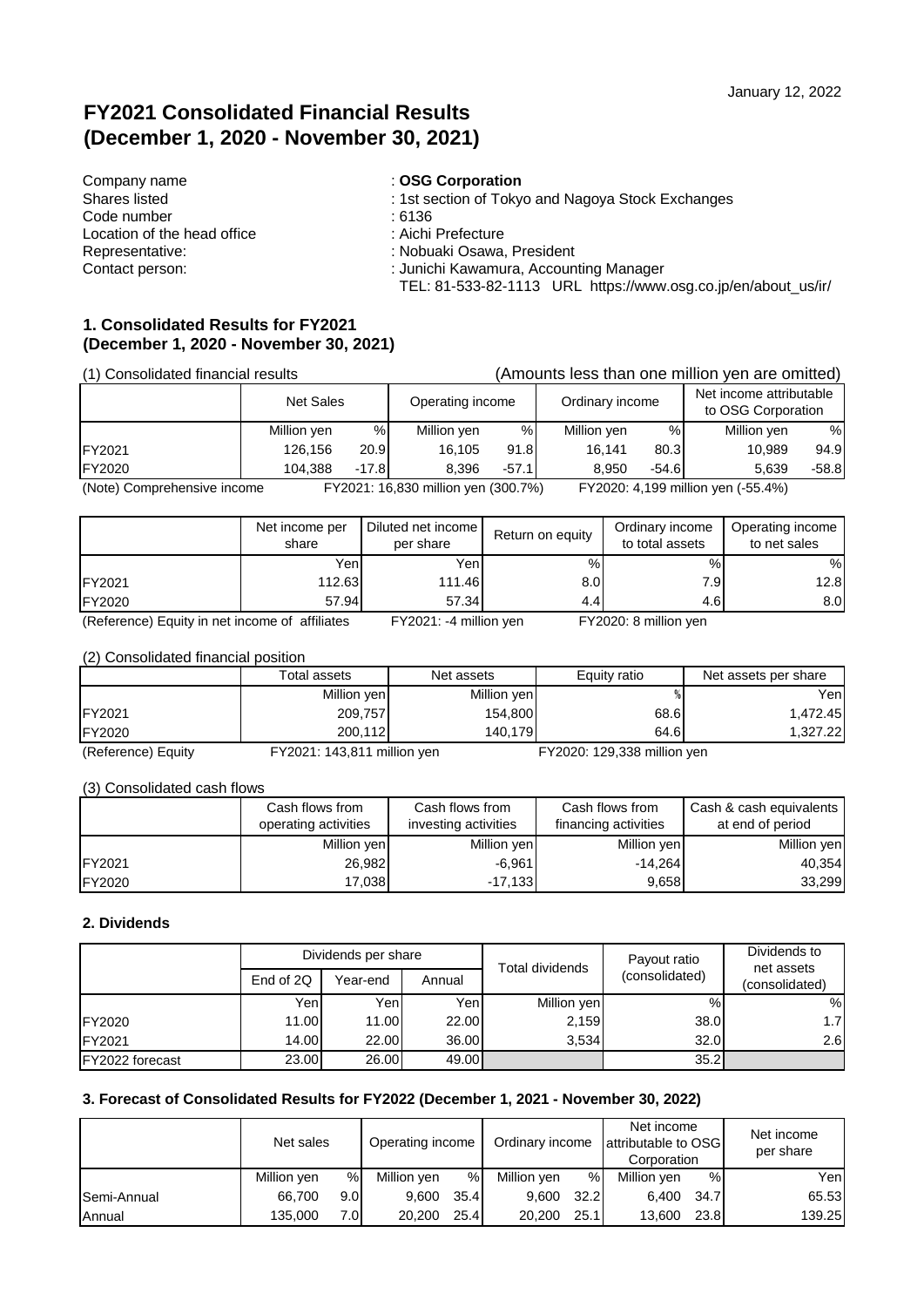#### **4. Others**

- (1) Changes in significant subsidiaries during the current period (Changes in specified subsidiaries that caused a change in the scope of consolidation) : None
- (2) Changes in accounting principles and accounting estimates and retrospective restatement
	- (i) Changes in accounting principles due to amendment to accounting standards: None
	- (ii) Changes other than (2)-(i) above: None<br>
	(iii) Changes in accounting estimates: None
	- (iii) Changes in accounting estimates: None<br>(iv) Retrospective restatement: None
	- (iv) Retrospective restatement:

(3) Number of shares issued and outstanding (common stock)

- (i) Number of shares issued and outstanding at the end of each period (including treasury stock): FY2021: 98,196,724 shares<br>FY2020: 98.179.742 shares
- 98,179,742 shares (ii) Number of treasury stock at the end of each period: FY2021: 528,458 shares 729,381 shares (iii) Average number of shares outstanding in each period:
- FY2021: 97,573,704 shares<br>FY2020: 97.335.064 shares 97,335,064 shares

[Note regarding forecast]

The above forecasts for financial results are based on information available at the time this report was released. These forecasts and other forward-looking statements are not guarantees of future performance. Actual operating results may differ from the above forecasts due to known and unknown risks, uncertainties, and other factors.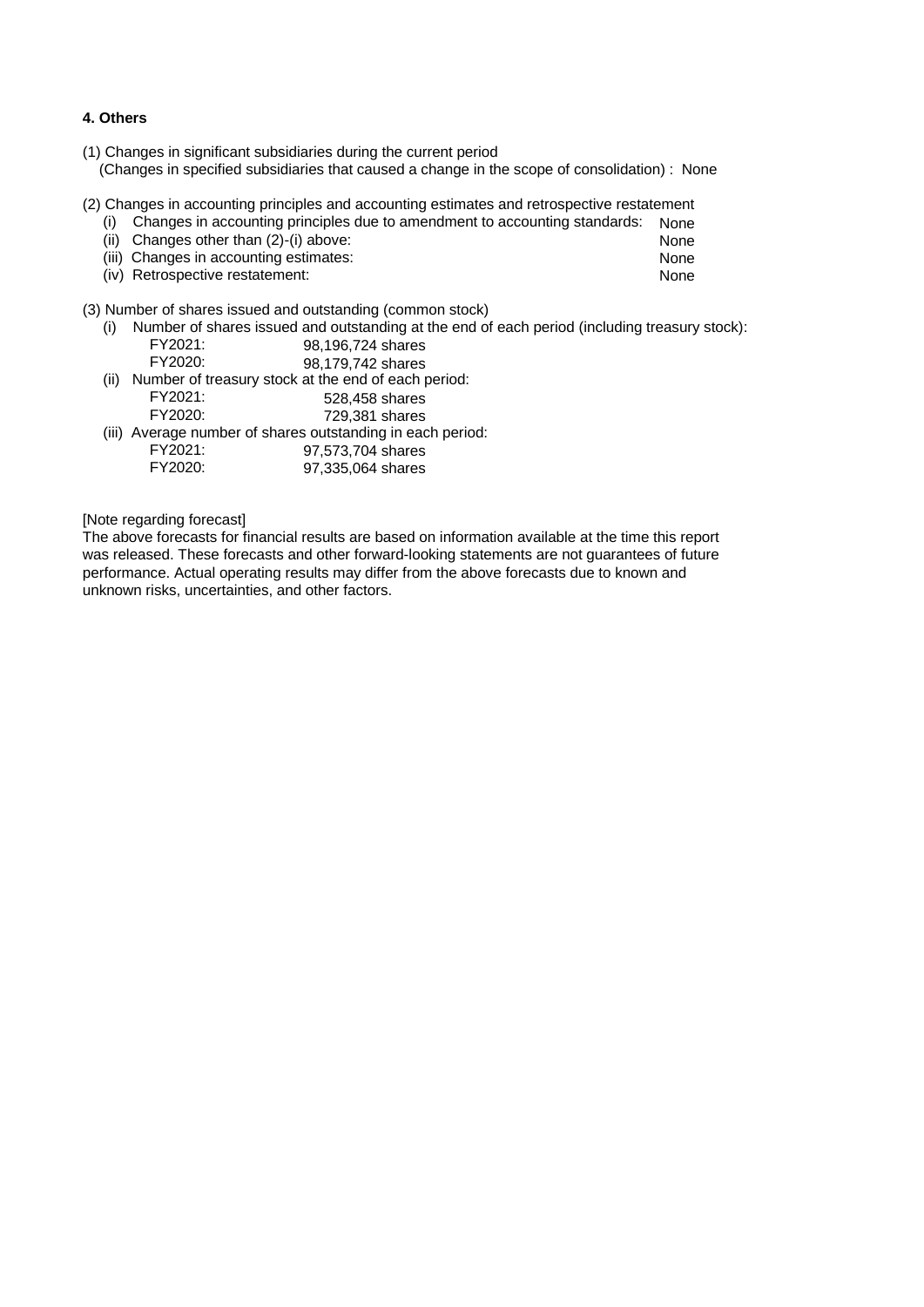#### Consolidated Summary Balance Sheet OSG Corporation

| <b>Liabilities and Net Assets</b>              | (Million yen : amounts less than one million yen are omitted) |                     |          |  |  |  |
|------------------------------------------------|---------------------------------------------------------------|---------------------|----------|--|--|--|
|                                                | FY2020                                                        | FY2021              |          |  |  |  |
|                                                | As of Nov. 30, 2020                                           | As of Nov. 30, 2021 | Change   |  |  |  |
| Liabilities                                    |                                                               |                     |          |  |  |  |
| <b>Current liabilities</b>                     |                                                               |                     |          |  |  |  |
| Notes and accounts payable - trade             | 4,308                                                         | 5,244               |          |  |  |  |
| Short-term loans payable                       | 4,473                                                         | 2,329               |          |  |  |  |
| Current portion of convertible bond-type bonds |                                                               |                     |          |  |  |  |
| with share acquisition rights                  |                                                               | 1,670               |          |  |  |  |
| Current portion of long-term loans payable     | 8,522                                                         | 1,615               |          |  |  |  |
| Accrued expenses                               | 6,062                                                         | 7,593               |          |  |  |  |
| Income taxes payable                           | 630                                                           | 3,156               |          |  |  |  |
| Reserve for directors' bonuses                 | 146                                                           | 282                 |          |  |  |  |
| Other                                          | 3,177                                                         | 3,938               |          |  |  |  |
| <b>Total current liabilities</b>               | 27,323                                                        | 25,830              | (1, 492) |  |  |  |
| Non-current liabilities                        |                                                               |                     |          |  |  |  |
| Bonds payable                                  | 5,000                                                         | 5,000               |          |  |  |  |
| Convertible bond-type bonds                    |                                                               |                     |          |  |  |  |
| with share acquisition rights                  | 1,670                                                         |                     |          |  |  |  |
| Long-term loans payable                        | 22,103                                                        | 20,136              |          |  |  |  |
| Deferred tax liabilities                       | 1,703                                                         | 1,630               |          |  |  |  |
| Net defined benefit liability                  | 682                                                           | 788                 |          |  |  |  |
| Provision for loss on guarantees               | 38                                                            | 38                  |          |  |  |  |
| Other                                          | 1,412                                                         | 1,533               |          |  |  |  |
| Total non-current liabilities                  | 32,609                                                        | 29,126              | (3, 482) |  |  |  |
| <b>Total liabilities</b>                       | 59,932                                                        | 54,957              | (4, 975) |  |  |  |
| Net assets                                     |                                                               |                     |          |  |  |  |
| Shareholders' equity                           |                                                               |                     |          |  |  |  |
| Capital stock                                  | 12,223                                                        | 12,239              |          |  |  |  |
| Capital surplus                                | 12,934                                                        | 12,968              |          |  |  |  |
| Retained earnings                              | 111,594                                                       | 120,192             |          |  |  |  |
| <b>Treasury stock</b>                          | (1, 442)                                                      | (1,041)             |          |  |  |  |
| Total shareholders' equity                     | 135,309                                                       | 144,359             | 9,049    |  |  |  |
| Accumulated other comprehensive income         |                                                               |                     |          |  |  |  |
| Valuation difference                           |                                                               |                     |          |  |  |  |
| on available-for-sale securities               | 1,105                                                         | 778                 |          |  |  |  |
| Deferred gains or losses on hedges             | 0                                                             | 3                   |          |  |  |  |
| Foreign currency translation adjustment        | (7,076)                                                       | (1, 329)            |          |  |  |  |
| Total accumulated other comprehensive income   | (5,970)                                                       | (547)               | 5,423    |  |  |  |
| Share acquisition rights                       | 13                                                            |                     | (13)     |  |  |  |
| Non-controlling interests                      | 10,828                                                        | 10,988              | 159      |  |  |  |
| Total net assets                               | 140,179                                                       | 154,800             | 14,620   |  |  |  |
| Total liabilities and net assets               | 200,112                                                       | 209,757             | 9,644    |  |  |  |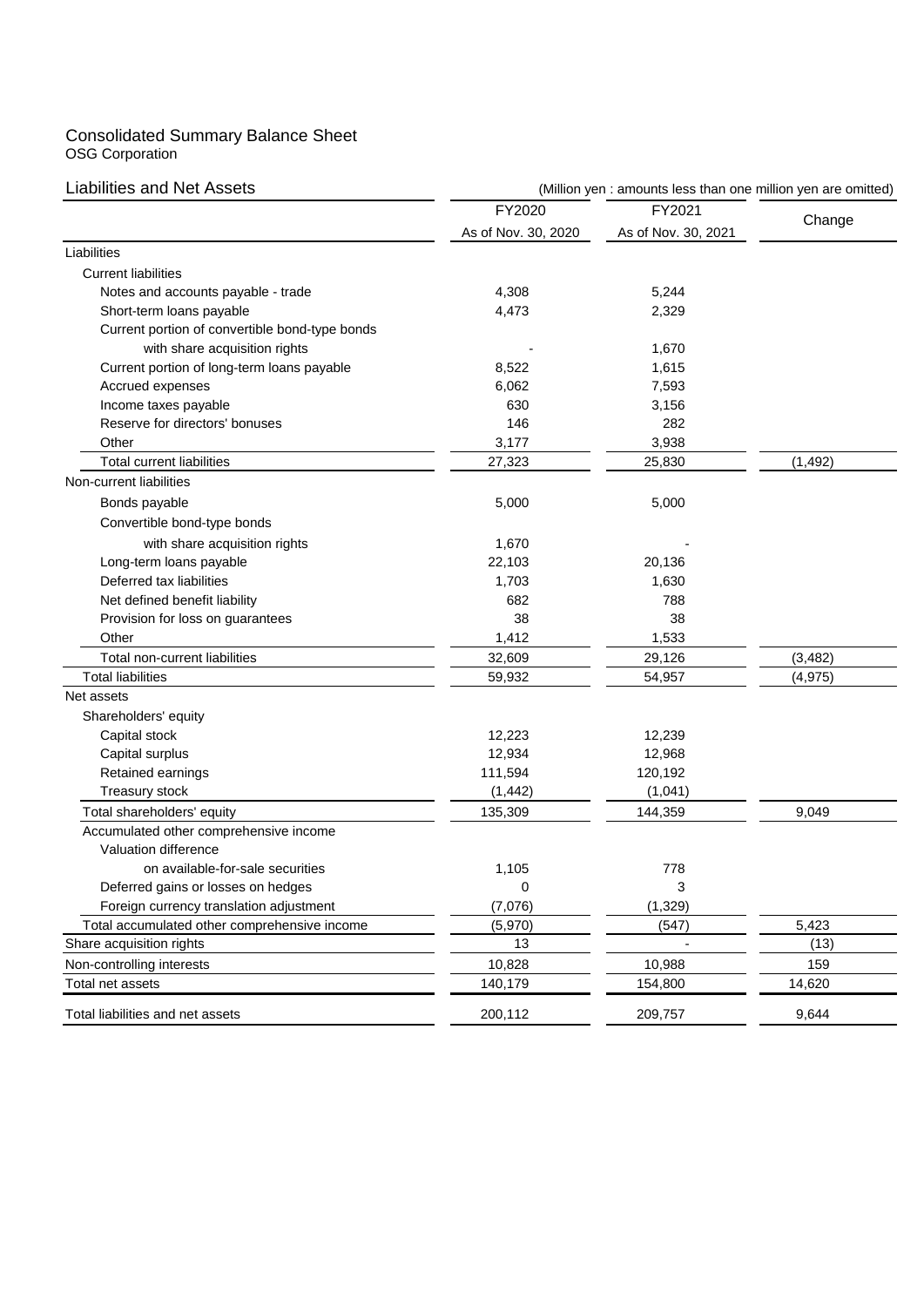# Consolidated Summary Balance Sheet OSG Corporation

| Assets                                 | (Million yen : amounts less than one million yen are omitted) |                     |          |  |  |
|----------------------------------------|---------------------------------------------------------------|---------------------|----------|--|--|
|                                        | FY2020                                                        | FY2021              |          |  |  |
|                                        | As of Nov. 30, 2020                                           | As of Nov. 30, 2021 | Change   |  |  |
| <b>Current assets</b>                  |                                                               |                     |          |  |  |
| Cash and deposits                      | 37,807                                                        | 46,795              |          |  |  |
| Notes and accounts receivable - trade  | 19,733                                                        | 23,531              |          |  |  |
| Securities                             | 0                                                             | 101                 |          |  |  |
| Merchandise and finished goods         | 29,239                                                        | 28,553              |          |  |  |
| Work in process                        | 5,464                                                         | 6,566               |          |  |  |
| Raw materials and supplies             | 7,321                                                         | 7,718               |          |  |  |
| Other                                  | 3,279                                                         | 2,669               |          |  |  |
| Allowance for doubtful accounts        | (155)                                                         | (179)               |          |  |  |
| Total current assets                   | 102,691                                                       | 115,757             | 13,065   |  |  |
| Non-current assets                     |                                                               |                     |          |  |  |
| Property, plant and equipment          |                                                               |                     |          |  |  |
| Buildings and structures, net          | 24,685                                                        | 24,191              |          |  |  |
| Machinery, equipment and vehicles, net | 34,500                                                        | 32,600              |          |  |  |
| Tools, furniture and fixtures, net     | 2,155                                                         | 2,077               |          |  |  |
| Land                                   | 14,995                                                        | 15,950              |          |  |  |
| Construction in progress               | 2,649                                                         | 2,687               |          |  |  |
| Other, net                             | 612                                                           | 748                 |          |  |  |
| Total property, plant and equipment    | 79,599                                                        | 78,255              | (1, 344) |  |  |
| Intangible assets                      |                                                               |                     |          |  |  |
| Goodwill                               | 4,273                                                         | 4,638               |          |  |  |
| Other                                  | 1,260                                                         | 1,276               |          |  |  |
| Total intangible assets                | 5,533                                                         | 5,915               | 381      |  |  |
| Investments and other assets           |                                                               |                     |          |  |  |
| Investment securities                  | 6,182                                                         | 4,292               |          |  |  |
| Investments in capital                 | 760                                                           | 970                 |          |  |  |
| Long-term loans receivable             | 1,021                                                         | 484                 |          |  |  |
| Deferred tax assets                    | 2,298                                                         | 2,551               |          |  |  |
| Retirement benefit asset               | 92                                                            | 108                 |          |  |  |
| Other                                  | 2,297                                                         | 1,867               |          |  |  |
| Allowance for doubtful accounts        | (366)                                                         | (445)               |          |  |  |
| Total investments and other assets     | 12,287                                                        | 9,829               | (2, 457) |  |  |
| Total non-current assets               | 97,420                                                        | 94,000              | (3, 420) |  |  |
| Total                                  | 200,112                                                       | 209,757             | 9,644    |  |  |
|                                        |                                                               |                     |          |  |  |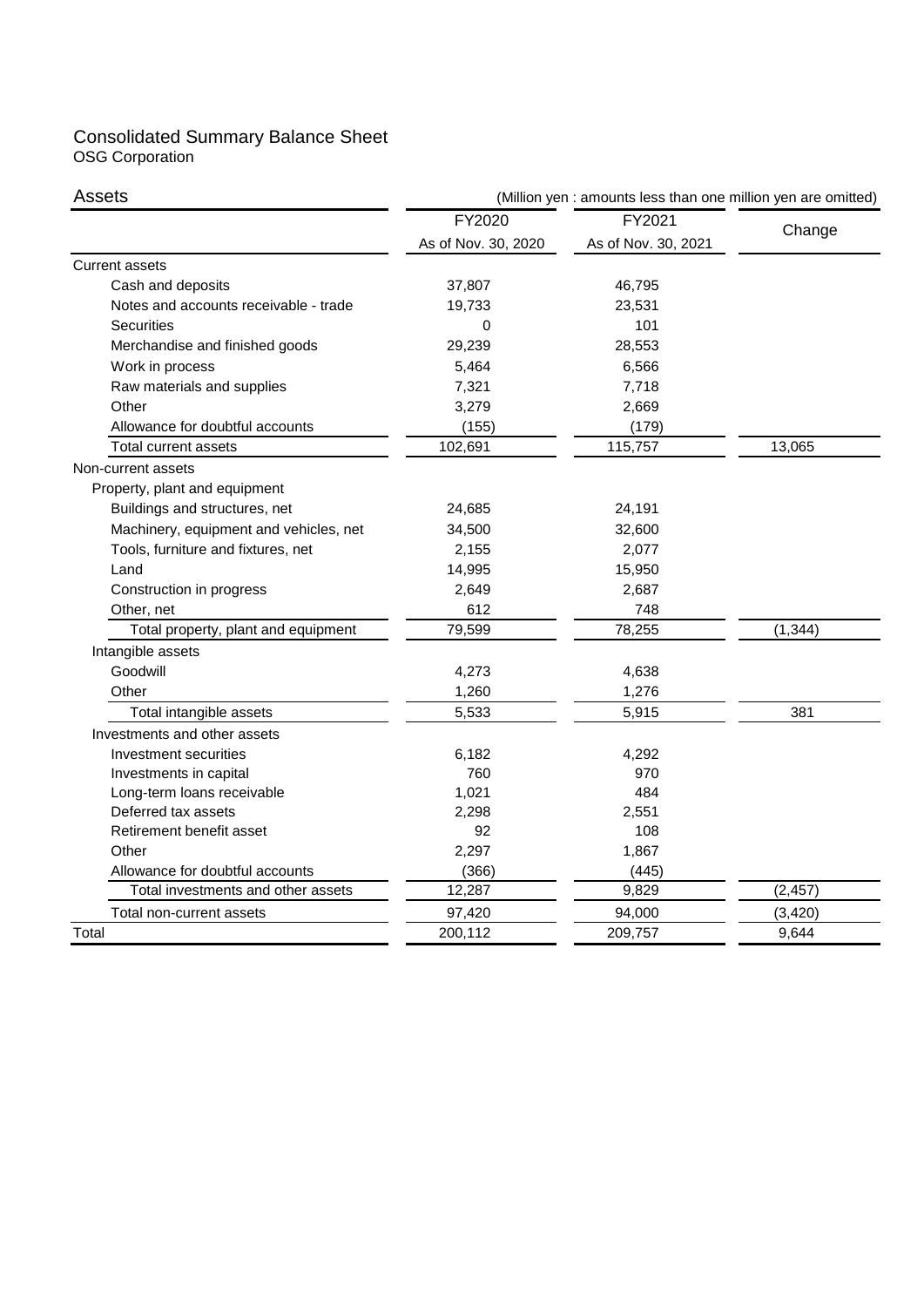# Consolidated Summary Statement of Income OSG Corporation

|                                                      | (Million yen : amounts less than one million yen are omitted) |                            |          |  |  |
|------------------------------------------------------|---------------------------------------------------------------|----------------------------|----------|--|--|
|                                                      | FY2020                                                        | FY2021                     | Change   |  |  |
|                                                      | (2019/12/1 - 2020/11/30)                                      | $(2020/12/1 - 2021/11/30)$ |          |  |  |
| Net sales                                            | 104,388                                                       | 126,156                    | 21,767   |  |  |
| Cost of sales                                        | 65,715                                                        | 76,969                     | 11,254   |  |  |
| Gross profit                                         | 38,673                                                        | 49,186                     | 10,513   |  |  |
| Selling, general and administrative expenses         | 30,276                                                        | 33,081                     | 2,804    |  |  |
| Operating income                                     | 8,396                                                         | 16,105                     | 7,708    |  |  |
| Non-operating income                                 |                                                               |                            |          |  |  |
| Interest income                                      | 263                                                           | 178                        |          |  |  |
| Dividend income                                      | 79                                                            | 63                         |          |  |  |
| Purchase discounts                                   | 36                                                            | 38                         |          |  |  |
| Share of profit of entities accounted                |                                                               |                            |          |  |  |
| for using equity method                              | 8                                                             |                            |          |  |  |
| Foreign exchange gains                               |                                                               | 32                         |          |  |  |
| Subsidy income                                       | 1,127                                                         | 394                        |          |  |  |
| Other                                                | 757                                                           | 631                        |          |  |  |
| Total non-operating income                           | 2,272                                                         | 1,338                      | (933)    |  |  |
| Non-operating expenses                               |                                                               |                            |          |  |  |
| Interest expense                                     | 243                                                           | 255                        |          |  |  |
| Sales discounts                                      | 610                                                           | 706                        |          |  |  |
| Share of loss of entities accounted                  |                                                               |                            |          |  |  |
| for using equity method                              |                                                               | 4                          |          |  |  |
| Foreign exchange losses                              | 416                                                           |                            |          |  |  |
| Other                                                | 448                                                           | 335                        |          |  |  |
| Total non-operating expenses                         | 1,718                                                         | 1,302                      | (416)    |  |  |
| Ordinary income                                      | 8,950                                                         | 16,141                     | 7,191    |  |  |
| Extraordinary income                                 |                                                               |                            |          |  |  |
| Gain on sales of non-current assets                  | 208                                                           | 213                        |          |  |  |
| Total extraordinary income                           | 208                                                           | 213                        | 4        |  |  |
| <b>Extraordinary losses</b>                          |                                                               |                            |          |  |  |
| Loss on valuation of investment securities           | 90                                                            |                            |          |  |  |
| Special retirement expenses                          | 171                                                           |                            |          |  |  |
| Total extraordinary losses                           | 261                                                           |                            | (261)    |  |  |
| Income before income taxes                           | 8,896                                                         | 16,354                     | 7,458    |  |  |
| Income taxes - current                               | 2,281                                                         | 5,567                      | 3,285    |  |  |
| Income taxes - deferred                              | 871                                                           | (514)                      | (1, 386) |  |  |
| Total income taxes                                   | 3,153                                                         | 5,052                      | 1,898    |  |  |
| Net income                                           | 5,743                                                         | 11,302                     | 5,559    |  |  |
| Net income attributable to non-controlling interests | 103                                                           | 312                        | 209      |  |  |
| Net income attributable to OSG Corporation           | 5,639                                                         | 10,989                     | 5,349    |  |  |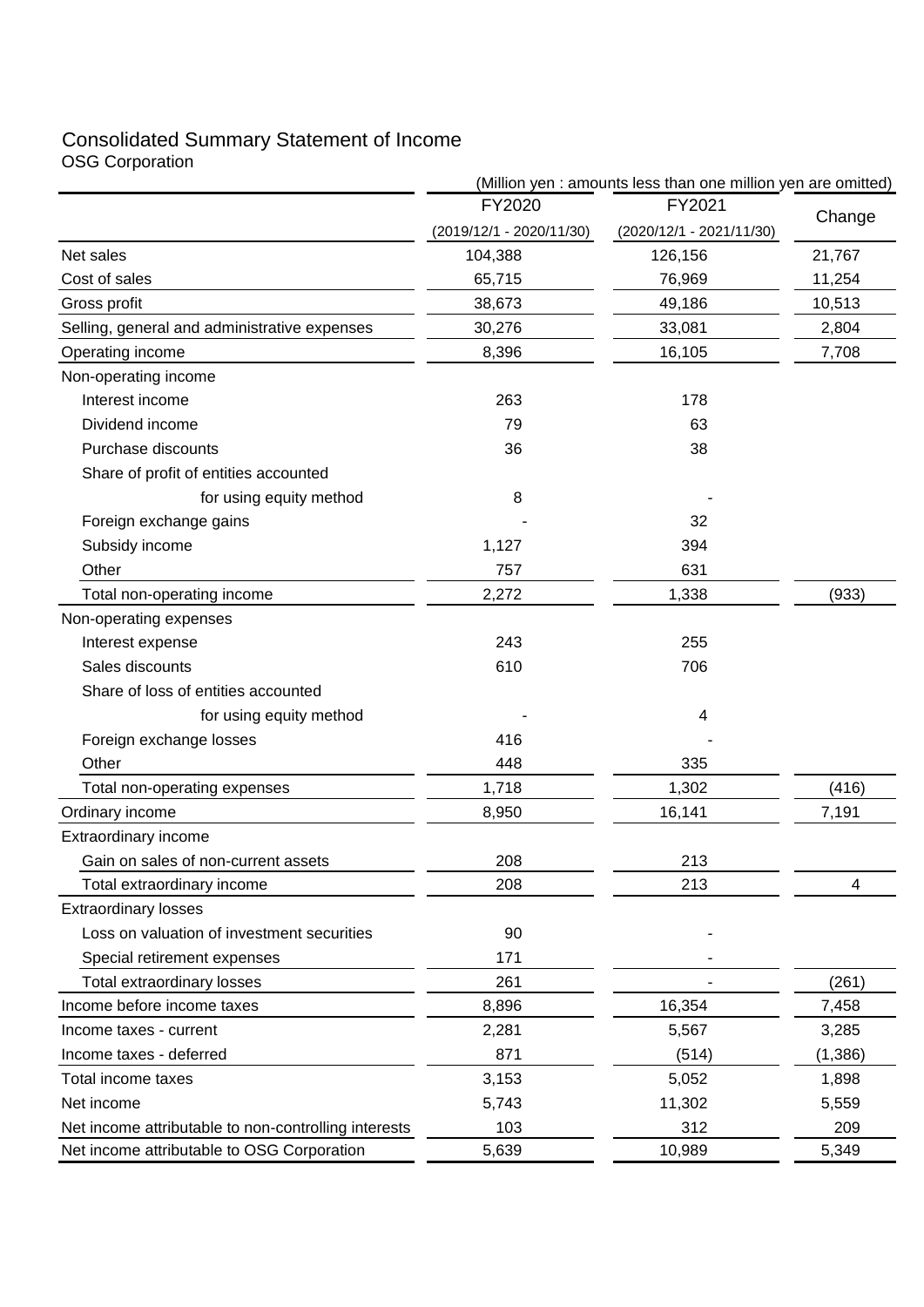### Consolidated Statement of Comprehensive Income OSG Corporation

|                                                                                        | (Million yen : amounts less than one million yen are omitted) |                          |        |
|----------------------------------------------------------------------------------------|---------------------------------------------------------------|--------------------------|--------|
|                                                                                        | FY2020                                                        | FY2021                   | Change |
|                                                                                        | (2019/12/1 - 2020/11/30)                                      | (2020/12/1 - 2021/11/30) |        |
| Net income                                                                             | 5,743                                                         | 11,302                   | 5,559  |
| Other comprehensive income                                                             |                                                               |                          |        |
| Valuation difference on available-for-sale securities                                  | (185)                                                         | (317)                    |        |
| Deferred gains or losses on hedges                                                     | 0                                                             | 3                        |        |
| Foreign currency translation adjustment                                                | (1,360)                                                       | 5,850                    |        |
| Share of other comprehensive income of associates<br>accounted for using equity method | 2                                                             | (7)                      |        |
| Total other comprehensive income                                                       | (1,543)                                                       | 5,528                    | 7,071  |
| Comprehensive income                                                                   | 4,199                                                         | 16,830                   | 12,631 |
| (Breakdown)                                                                            |                                                               |                          |        |
| Comprehensive income attributable to OSG Corporation                                   | 4,037                                                         | 16,357                   | 12,320 |
| Comprehensive income attributable to non-controlling interests                         | 162                                                           | 473                      | 310    |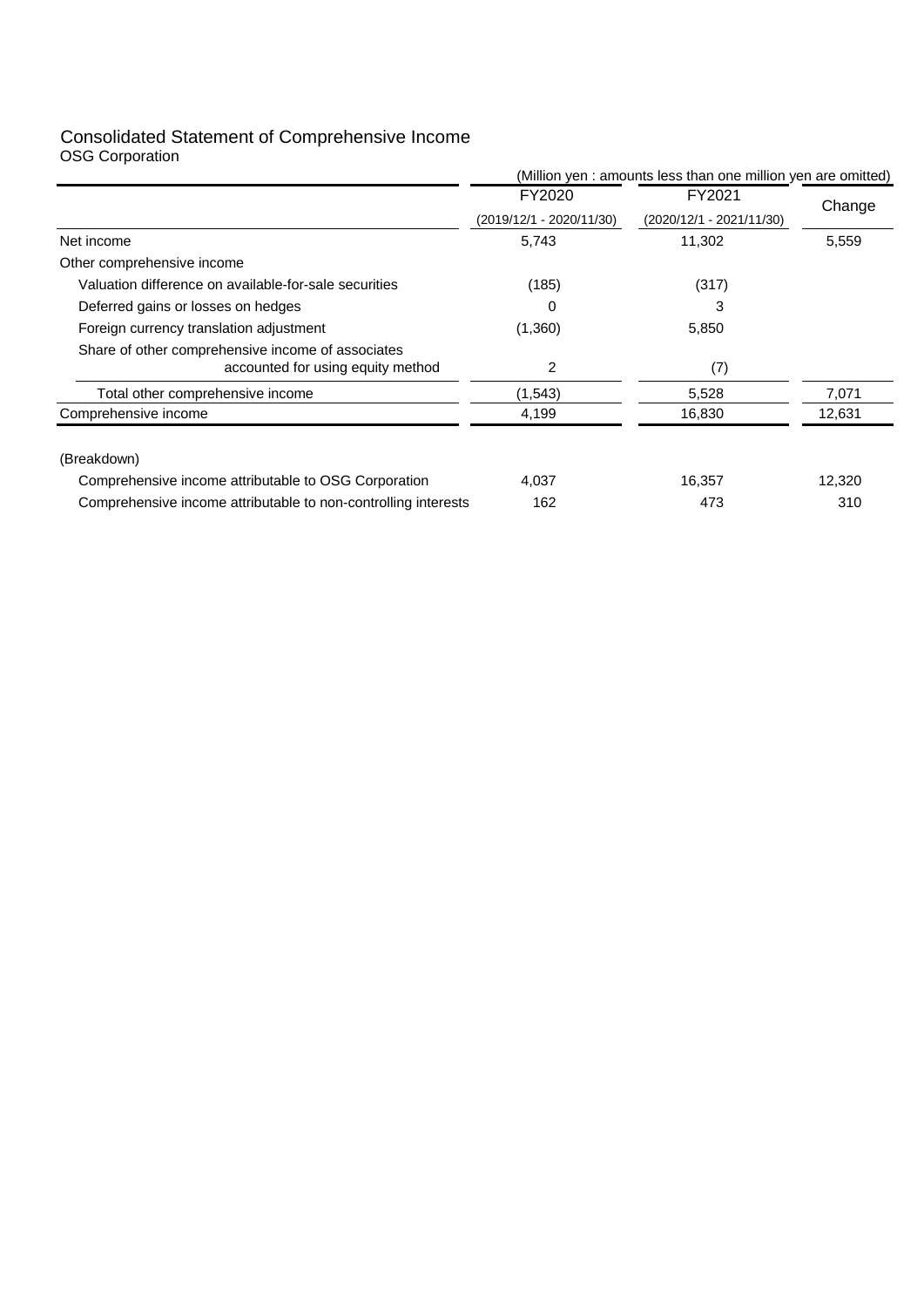# Consolidated Summary Statement of Cash Flows OSG Corporation

| FY2021<br>FY2020<br>(2019/12/1 - 2020/11/30)<br>(2020/12/1 - 2021/11/30)<br>Operating activities:<br>Income before income taxes<br>8,896<br>16,354<br>Depreciation and amortization<br>10,518<br>10,591<br>Amortization of goodwill<br>655<br>795<br>92<br>Increase (decrease) in allowance for doubtful accounts<br>(53)<br>Increase (decrease) in provision for directors' bonuses<br>(163)<br>127<br>Increase (decrease) in net defined benefit liability<br>39<br>(16)<br>38<br>Increase (decrease) in provision for loss on guarantees<br>(0)<br>Interest and dividend income<br>(342)<br>(242)<br>Interest expense<br>243<br>255<br>Equity in loss (earnings) of an associated company<br>(8)<br>4<br>Loss (gain) on sales of non-current assets<br>(213)<br>(208)<br>Loss (gain) on valuation of investment securities<br>90<br>171<br>Special retirement expenses<br>Change in notes and accounts receivable<br>2,832<br>(2, 448)<br>1,822<br>1,864<br>Change in inventories<br>Change in notes and accounts payable<br>(1, 555)<br>243<br>1,227<br>Change in accrued expenses<br>(1,704)<br>558<br>1,081<br>Other, net<br>21,829<br>29,718<br>Sub-total<br>350<br>225<br>Interest and dividend income received<br>Interest expense paid<br>(257)<br>(226)<br>Special retirement expenses - paid<br>(171)<br>(2,703)<br>Income taxes - paid<br>(4, 743)<br>Net cash provided by operating activities<br>17,038<br>26,982<br>Investing activities:<br>Payments for time deposits<br>(5,640)<br>(5,014)<br>Proceeds from refund of time deposits<br>5,056<br>3,559<br>Proceeds from redemption of investment securities<br>11<br>0<br>Purchases of investment securities<br>(826)<br>(190)<br>Purchase of property, plant and equipment<br>(9,895)<br>(5, 555)<br>Proceeds from sales of property, plant and equipment<br>359<br>1,000<br>Purchase of intangible assets<br>(222)<br>(235)<br>Payment for purchase of subsidiaries' stock<br>(2,054)<br>(346)<br>Purchase of shares of subsidiaries<br>resulting in change in scope of consolidation<br>(3,266)<br>(180)<br>(654)<br>Other, net<br>Net cash used in investing activities<br>(17, 133)<br>(6,961)<br>Financing activities:<br>Change in short-term borrowings, net<br>1,244<br>(2,515)<br>Proceeds from long-term borrowings<br>14,396<br>8<br>Repayments of long-term borrowings<br>(9,079)<br>(948)<br>Payments from changes in ownership interests in subsidiaries<br>that do not result in change in scope of consolidation<br>(1, 437)<br>Purchase of treasury stock<br>(2)<br>(1)<br>Proceeds from sales of treasury stock<br>395<br>397<br>Dividends paid<br>(3, 439)<br>(2, 440)<br>Dividends paid to non-controlling interests<br>(298)<br>(323)<br>(252)<br>(308)<br>Other, net<br>Net cash (used in) provided by financing activities<br>9,658<br>(14, 264)<br>Effect of exchange rate change on cash and cash equivalents<br>(88)<br>1,224<br>Net increase (decrease) in cash and cash equivalents<br>9,475<br>6,981<br>Cash and cash equivalents at beginning of year<br>23,704<br>33,299<br>120<br>Cash and cash equivalents from newly consolidated subsidiaries<br>73<br>40,354<br>33,299<br>Cash and cash equivalents at end of period | <b>USU COIPORATION</b> | (Million yen : amounts less than one million yen are omitted) |  |  |  |
|-----------------------------------------------------------------------------------------------------------------------------------------------------------------------------------------------------------------------------------------------------------------------------------------------------------------------------------------------------------------------------------------------------------------------------------------------------------------------------------------------------------------------------------------------------------------------------------------------------------------------------------------------------------------------------------------------------------------------------------------------------------------------------------------------------------------------------------------------------------------------------------------------------------------------------------------------------------------------------------------------------------------------------------------------------------------------------------------------------------------------------------------------------------------------------------------------------------------------------------------------------------------------------------------------------------------------------------------------------------------------------------------------------------------------------------------------------------------------------------------------------------------------------------------------------------------------------------------------------------------------------------------------------------------------------------------------------------------------------------------------------------------------------------------------------------------------------------------------------------------------------------------------------------------------------------------------------------------------------------------------------------------------------------------------------------------------------------------------------------------------------------------------------------------------------------------------------------------------------------------------------------------------------------------------------------------------------------------------------------------------------------------------------------------------------------------------------------------------------------------------------------------------------------------------------------------------------------------------------------------------------------------------------------------------------------------------------------------------------------------------------------------------------------------------------------------------------------------------------------------------------------------------------------------------------------------------------------------------------------------------------------------------------------------------------------------------------------------------------------------------------------------------------------------------------------------------------------------------------|------------------------|---------------------------------------------------------------|--|--|--|
|                                                                                                                                                                                                                                                                                                                                                                                                                                                                                                                                                                                                                                                                                                                                                                                                                                                                                                                                                                                                                                                                                                                                                                                                                                                                                                                                                                                                                                                                                                                                                                                                                                                                                                                                                                                                                                                                                                                                                                                                                                                                                                                                                                                                                                                                                                                                                                                                                                                                                                                                                                                                                                                                                                                                                                                                                                                                                                                                                                                                                                                                                                                                                                                                                             |                        |                                                               |  |  |  |
|                                                                                                                                                                                                                                                                                                                                                                                                                                                                                                                                                                                                                                                                                                                                                                                                                                                                                                                                                                                                                                                                                                                                                                                                                                                                                                                                                                                                                                                                                                                                                                                                                                                                                                                                                                                                                                                                                                                                                                                                                                                                                                                                                                                                                                                                                                                                                                                                                                                                                                                                                                                                                                                                                                                                                                                                                                                                                                                                                                                                                                                                                                                                                                                                                             |                        |                                                               |  |  |  |
|                                                                                                                                                                                                                                                                                                                                                                                                                                                                                                                                                                                                                                                                                                                                                                                                                                                                                                                                                                                                                                                                                                                                                                                                                                                                                                                                                                                                                                                                                                                                                                                                                                                                                                                                                                                                                                                                                                                                                                                                                                                                                                                                                                                                                                                                                                                                                                                                                                                                                                                                                                                                                                                                                                                                                                                                                                                                                                                                                                                                                                                                                                                                                                                                                             |                        |                                                               |  |  |  |
|                                                                                                                                                                                                                                                                                                                                                                                                                                                                                                                                                                                                                                                                                                                                                                                                                                                                                                                                                                                                                                                                                                                                                                                                                                                                                                                                                                                                                                                                                                                                                                                                                                                                                                                                                                                                                                                                                                                                                                                                                                                                                                                                                                                                                                                                                                                                                                                                                                                                                                                                                                                                                                                                                                                                                                                                                                                                                                                                                                                                                                                                                                                                                                                                                             |                        |                                                               |  |  |  |
|                                                                                                                                                                                                                                                                                                                                                                                                                                                                                                                                                                                                                                                                                                                                                                                                                                                                                                                                                                                                                                                                                                                                                                                                                                                                                                                                                                                                                                                                                                                                                                                                                                                                                                                                                                                                                                                                                                                                                                                                                                                                                                                                                                                                                                                                                                                                                                                                                                                                                                                                                                                                                                                                                                                                                                                                                                                                                                                                                                                                                                                                                                                                                                                                                             |                        |                                                               |  |  |  |
|                                                                                                                                                                                                                                                                                                                                                                                                                                                                                                                                                                                                                                                                                                                                                                                                                                                                                                                                                                                                                                                                                                                                                                                                                                                                                                                                                                                                                                                                                                                                                                                                                                                                                                                                                                                                                                                                                                                                                                                                                                                                                                                                                                                                                                                                                                                                                                                                                                                                                                                                                                                                                                                                                                                                                                                                                                                                                                                                                                                                                                                                                                                                                                                                                             |                        |                                                               |  |  |  |
|                                                                                                                                                                                                                                                                                                                                                                                                                                                                                                                                                                                                                                                                                                                                                                                                                                                                                                                                                                                                                                                                                                                                                                                                                                                                                                                                                                                                                                                                                                                                                                                                                                                                                                                                                                                                                                                                                                                                                                                                                                                                                                                                                                                                                                                                                                                                                                                                                                                                                                                                                                                                                                                                                                                                                                                                                                                                                                                                                                                                                                                                                                                                                                                                                             |                        |                                                               |  |  |  |
|                                                                                                                                                                                                                                                                                                                                                                                                                                                                                                                                                                                                                                                                                                                                                                                                                                                                                                                                                                                                                                                                                                                                                                                                                                                                                                                                                                                                                                                                                                                                                                                                                                                                                                                                                                                                                                                                                                                                                                                                                                                                                                                                                                                                                                                                                                                                                                                                                                                                                                                                                                                                                                                                                                                                                                                                                                                                                                                                                                                                                                                                                                                                                                                                                             |                        |                                                               |  |  |  |
|                                                                                                                                                                                                                                                                                                                                                                                                                                                                                                                                                                                                                                                                                                                                                                                                                                                                                                                                                                                                                                                                                                                                                                                                                                                                                                                                                                                                                                                                                                                                                                                                                                                                                                                                                                                                                                                                                                                                                                                                                                                                                                                                                                                                                                                                                                                                                                                                                                                                                                                                                                                                                                                                                                                                                                                                                                                                                                                                                                                                                                                                                                                                                                                                                             |                        |                                                               |  |  |  |
|                                                                                                                                                                                                                                                                                                                                                                                                                                                                                                                                                                                                                                                                                                                                                                                                                                                                                                                                                                                                                                                                                                                                                                                                                                                                                                                                                                                                                                                                                                                                                                                                                                                                                                                                                                                                                                                                                                                                                                                                                                                                                                                                                                                                                                                                                                                                                                                                                                                                                                                                                                                                                                                                                                                                                                                                                                                                                                                                                                                                                                                                                                                                                                                                                             |                        |                                                               |  |  |  |
|                                                                                                                                                                                                                                                                                                                                                                                                                                                                                                                                                                                                                                                                                                                                                                                                                                                                                                                                                                                                                                                                                                                                                                                                                                                                                                                                                                                                                                                                                                                                                                                                                                                                                                                                                                                                                                                                                                                                                                                                                                                                                                                                                                                                                                                                                                                                                                                                                                                                                                                                                                                                                                                                                                                                                                                                                                                                                                                                                                                                                                                                                                                                                                                                                             |                        |                                                               |  |  |  |
|                                                                                                                                                                                                                                                                                                                                                                                                                                                                                                                                                                                                                                                                                                                                                                                                                                                                                                                                                                                                                                                                                                                                                                                                                                                                                                                                                                                                                                                                                                                                                                                                                                                                                                                                                                                                                                                                                                                                                                                                                                                                                                                                                                                                                                                                                                                                                                                                                                                                                                                                                                                                                                                                                                                                                                                                                                                                                                                                                                                                                                                                                                                                                                                                                             |                        |                                                               |  |  |  |
|                                                                                                                                                                                                                                                                                                                                                                                                                                                                                                                                                                                                                                                                                                                                                                                                                                                                                                                                                                                                                                                                                                                                                                                                                                                                                                                                                                                                                                                                                                                                                                                                                                                                                                                                                                                                                                                                                                                                                                                                                                                                                                                                                                                                                                                                                                                                                                                                                                                                                                                                                                                                                                                                                                                                                                                                                                                                                                                                                                                                                                                                                                                                                                                                                             |                        |                                                               |  |  |  |
|                                                                                                                                                                                                                                                                                                                                                                                                                                                                                                                                                                                                                                                                                                                                                                                                                                                                                                                                                                                                                                                                                                                                                                                                                                                                                                                                                                                                                                                                                                                                                                                                                                                                                                                                                                                                                                                                                                                                                                                                                                                                                                                                                                                                                                                                                                                                                                                                                                                                                                                                                                                                                                                                                                                                                                                                                                                                                                                                                                                                                                                                                                                                                                                                                             |                        |                                                               |  |  |  |
|                                                                                                                                                                                                                                                                                                                                                                                                                                                                                                                                                                                                                                                                                                                                                                                                                                                                                                                                                                                                                                                                                                                                                                                                                                                                                                                                                                                                                                                                                                                                                                                                                                                                                                                                                                                                                                                                                                                                                                                                                                                                                                                                                                                                                                                                                                                                                                                                                                                                                                                                                                                                                                                                                                                                                                                                                                                                                                                                                                                                                                                                                                                                                                                                                             |                        |                                                               |  |  |  |
|                                                                                                                                                                                                                                                                                                                                                                                                                                                                                                                                                                                                                                                                                                                                                                                                                                                                                                                                                                                                                                                                                                                                                                                                                                                                                                                                                                                                                                                                                                                                                                                                                                                                                                                                                                                                                                                                                                                                                                                                                                                                                                                                                                                                                                                                                                                                                                                                                                                                                                                                                                                                                                                                                                                                                                                                                                                                                                                                                                                                                                                                                                                                                                                                                             |                        |                                                               |  |  |  |
|                                                                                                                                                                                                                                                                                                                                                                                                                                                                                                                                                                                                                                                                                                                                                                                                                                                                                                                                                                                                                                                                                                                                                                                                                                                                                                                                                                                                                                                                                                                                                                                                                                                                                                                                                                                                                                                                                                                                                                                                                                                                                                                                                                                                                                                                                                                                                                                                                                                                                                                                                                                                                                                                                                                                                                                                                                                                                                                                                                                                                                                                                                                                                                                                                             |                        |                                                               |  |  |  |
|                                                                                                                                                                                                                                                                                                                                                                                                                                                                                                                                                                                                                                                                                                                                                                                                                                                                                                                                                                                                                                                                                                                                                                                                                                                                                                                                                                                                                                                                                                                                                                                                                                                                                                                                                                                                                                                                                                                                                                                                                                                                                                                                                                                                                                                                                                                                                                                                                                                                                                                                                                                                                                                                                                                                                                                                                                                                                                                                                                                                                                                                                                                                                                                                                             |                        |                                                               |  |  |  |
|                                                                                                                                                                                                                                                                                                                                                                                                                                                                                                                                                                                                                                                                                                                                                                                                                                                                                                                                                                                                                                                                                                                                                                                                                                                                                                                                                                                                                                                                                                                                                                                                                                                                                                                                                                                                                                                                                                                                                                                                                                                                                                                                                                                                                                                                                                                                                                                                                                                                                                                                                                                                                                                                                                                                                                                                                                                                                                                                                                                                                                                                                                                                                                                                                             |                        |                                                               |  |  |  |
|                                                                                                                                                                                                                                                                                                                                                                                                                                                                                                                                                                                                                                                                                                                                                                                                                                                                                                                                                                                                                                                                                                                                                                                                                                                                                                                                                                                                                                                                                                                                                                                                                                                                                                                                                                                                                                                                                                                                                                                                                                                                                                                                                                                                                                                                                                                                                                                                                                                                                                                                                                                                                                                                                                                                                                                                                                                                                                                                                                                                                                                                                                                                                                                                                             |                        |                                                               |  |  |  |
|                                                                                                                                                                                                                                                                                                                                                                                                                                                                                                                                                                                                                                                                                                                                                                                                                                                                                                                                                                                                                                                                                                                                                                                                                                                                                                                                                                                                                                                                                                                                                                                                                                                                                                                                                                                                                                                                                                                                                                                                                                                                                                                                                                                                                                                                                                                                                                                                                                                                                                                                                                                                                                                                                                                                                                                                                                                                                                                                                                                                                                                                                                                                                                                                                             |                        |                                                               |  |  |  |
|                                                                                                                                                                                                                                                                                                                                                                                                                                                                                                                                                                                                                                                                                                                                                                                                                                                                                                                                                                                                                                                                                                                                                                                                                                                                                                                                                                                                                                                                                                                                                                                                                                                                                                                                                                                                                                                                                                                                                                                                                                                                                                                                                                                                                                                                                                                                                                                                                                                                                                                                                                                                                                                                                                                                                                                                                                                                                                                                                                                                                                                                                                                                                                                                                             |                        |                                                               |  |  |  |
|                                                                                                                                                                                                                                                                                                                                                                                                                                                                                                                                                                                                                                                                                                                                                                                                                                                                                                                                                                                                                                                                                                                                                                                                                                                                                                                                                                                                                                                                                                                                                                                                                                                                                                                                                                                                                                                                                                                                                                                                                                                                                                                                                                                                                                                                                                                                                                                                                                                                                                                                                                                                                                                                                                                                                                                                                                                                                                                                                                                                                                                                                                                                                                                                                             |                        |                                                               |  |  |  |
|                                                                                                                                                                                                                                                                                                                                                                                                                                                                                                                                                                                                                                                                                                                                                                                                                                                                                                                                                                                                                                                                                                                                                                                                                                                                                                                                                                                                                                                                                                                                                                                                                                                                                                                                                                                                                                                                                                                                                                                                                                                                                                                                                                                                                                                                                                                                                                                                                                                                                                                                                                                                                                                                                                                                                                                                                                                                                                                                                                                                                                                                                                                                                                                                                             |                        |                                                               |  |  |  |
|                                                                                                                                                                                                                                                                                                                                                                                                                                                                                                                                                                                                                                                                                                                                                                                                                                                                                                                                                                                                                                                                                                                                                                                                                                                                                                                                                                                                                                                                                                                                                                                                                                                                                                                                                                                                                                                                                                                                                                                                                                                                                                                                                                                                                                                                                                                                                                                                                                                                                                                                                                                                                                                                                                                                                                                                                                                                                                                                                                                                                                                                                                                                                                                                                             |                        |                                                               |  |  |  |
|                                                                                                                                                                                                                                                                                                                                                                                                                                                                                                                                                                                                                                                                                                                                                                                                                                                                                                                                                                                                                                                                                                                                                                                                                                                                                                                                                                                                                                                                                                                                                                                                                                                                                                                                                                                                                                                                                                                                                                                                                                                                                                                                                                                                                                                                                                                                                                                                                                                                                                                                                                                                                                                                                                                                                                                                                                                                                                                                                                                                                                                                                                                                                                                                                             |                        |                                                               |  |  |  |
|                                                                                                                                                                                                                                                                                                                                                                                                                                                                                                                                                                                                                                                                                                                                                                                                                                                                                                                                                                                                                                                                                                                                                                                                                                                                                                                                                                                                                                                                                                                                                                                                                                                                                                                                                                                                                                                                                                                                                                                                                                                                                                                                                                                                                                                                                                                                                                                                                                                                                                                                                                                                                                                                                                                                                                                                                                                                                                                                                                                                                                                                                                                                                                                                                             |                        |                                                               |  |  |  |
|                                                                                                                                                                                                                                                                                                                                                                                                                                                                                                                                                                                                                                                                                                                                                                                                                                                                                                                                                                                                                                                                                                                                                                                                                                                                                                                                                                                                                                                                                                                                                                                                                                                                                                                                                                                                                                                                                                                                                                                                                                                                                                                                                                                                                                                                                                                                                                                                                                                                                                                                                                                                                                                                                                                                                                                                                                                                                                                                                                                                                                                                                                                                                                                                                             |                        |                                                               |  |  |  |
|                                                                                                                                                                                                                                                                                                                                                                                                                                                                                                                                                                                                                                                                                                                                                                                                                                                                                                                                                                                                                                                                                                                                                                                                                                                                                                                                                                                                                                                                                                                                                                                                                                                                                                                                                                                                                                                                                                                                                                                                                                                                                                                                                                                                                                                                                                                                                                                                                                                                                                                                                                                                                                                                                                                                                                                                                                                                                                                                                                                                                                                                                                                                                                                                                             |                        |                                                               |  |  |  |
|                                                                                                                                                                                                                                                                                                                                                                                                                                                                                                                                                                                                                                                                                                                                                                                                                                                                                                                                                                                                                                                                                                                                                                                                                                                                                                                                                                                                                                                                                                                                                                                                                                                                                                                                                                                                                                                                                                                                                                                                                                                                                                                                                                                                                                                                                                                                                                                                                                                                                                                                                                                                                                                                                                                                                                                                                                                                                                                                                                                                                                                                                                                                                                                                                             |                        |                                                               |  |  |  |
|                                                                                                                                                                                                                                                                                                                                                                                                                                                                                                                                                                                                                                                                                                                                                                                                                                                                                                                                                                                                                                                                                                                                                                                                                                                                                                                                                                                                                                                                                                                                                                                                                                                                                                                                                                                                                                                                                                                                                                                                                                                                                                                                                                                                                                                                                                                                                                                                                                                                                                                                                                                                                                                                                                                                                                                                                                                                                                                                                                                                                                                                                                                                                                                                                             |                        |                                                               |  |  |  |
|                                                                                                                                                                                                                                                                                                                                                                                                                                                                                                                                                                                                                                                                                                                                                                                                                                                                                                                                                                                                                                                                                                                                                                                                                                                                                                                                                                                                                                                                                                                                                                                                                                                                                                                                                                                                                                                                                                                                                                                                                                                                                                                                                                                                                                                                                                                                                                                                                                                                                                                                                                                                                                                                                                                                                                                                                                                                                                                                                                                                                                                                                                                                                                                                                             |                        |                                                               |  |  |  |
|                                                                                                                                                                                                                                                                                                                                                                                                                                                                                                                                                                                                                                                                                                                                                                                                                                                                                                                                                                                                                                                                                                                                                                                                                                                                                                                                                                                                                                                                                                                                                                                                                                                                                                                                                                                                                                                                                                                                                                                                                                                                                                                                                                                                                                                                                                                                                                                                                                                                                                                                                                                                                                                                                                                                                                                                                                                                                                                                                                                                                                                                                                                                                                                                                             |                        |                                                               |  |  |  |
|                                                                                                                                                                                                                                                                                                                                                                                                                                                                                                                                                                                                                                                                                                                                                                                                                                                                                                                                                                                                                                                                                                                                                                                                                                                                                                                                                                                                                                                                                                                                                                                                                                                                                                                                                                                                                                                                                                                                                                                                                                                                                                                                                                                                                                                                                                                                                                                                                                                                                                                                                                                                                                                                                                                                                                                                                                                                                                                                                                                                                                                                                                                                                                                                                             |                        |                                                               |  |  |  |
|                                                                                                                                                                                                                                                                                                                                                                                                                                                                                                                                                                                                                                                                                                                                                                                                                                                                                                                                                                                                                                                                                                                                                                                                                                                                                                                                                                                                                                                                                                                                                                                                                                                                                                                                                                                                                                                                                                                                                                                                                                                                                                                                                                                                                                                                                                                                                                                                                                                                                                                                                                                                                                                                                                                                                                                                                                                                                                                                                                                                                                                                                                                                                                                                                             |                        |                                                               |  |  |  |
|                                                                                                                                                                                                                                                                                                                                                                                                                                                                                                                                                                                                                                                                                                                                                                                                                                                                                                                                                                                                                                                                                                                                                                                                                                                                                                                                                                                                                                                                                                                                                                                                                                                                                                                                                                                                                                                                                                                                                                                                                                                                                                                                                                                                                                                                                                                                                                                                                                                                                                                                                                                                                                                                                                                                                                                                                                                                                                                                                                                                                                                                                                                                                                                                                             |                        |                                                               |  |  |  |
|                                                                                                                                                                                                                                                                                                                                                                                                                                                                                                                                                                                                                                                                                                                                                                                                                                                                                                                                                                                                                                                                                                                                                                                                                                                                                                                                                                                                                                                                                                                                                                                                                                                                                                                                                                                                                                                                                                                                                                                                                                                                                                                                                                                                                                                                                                                                                                                                                                                                                                                                                                                                                                                                                                                                                                                                                                                                                                                                                                                                                                                                                                                                                                                                                             |                        |                                                               |  |  |  |
|                                                                                                                                                                                                                                                                                                                                                                                                                                                                                                                                                                                                                                                                                                                                                                                                                                                                                                                                                                                                                                                                                                                                                                                                                                                                                                                                                                                                                                                                                                                                                                                                                                                                                                                                                                                                                                                                                                                                                                                                                                                                                                                                                                                                                                                                                                                                                                                                                                                                                                                                                                                                                                                                                                                                                                                                                                                                                                                                                                                                                                                                                                                                                                                                                             |                        |                                                               |  |  |  |
|                                                                                                                                                                                                                                                                                                                                                                                                                                                                                                                                                                                                                                                                                                                                                                                                                                                                                                                                                                                                                                                                                                                                                                                                                                                                                                                                                                                                                                                                                                                                                                                                                                                                                                                                                                                                                                                                                                                                                                                                                                                                                                                                                                                                                                                                                                                                                                                                                                                                                                                                                                                                                                                                                                                                                                                                                                                                                                                                                                                                                                                                                                                                                                                                                             |                        |                                                               |  |  |  |
|                                                                                                                                                                                                                                                                                                                                                                                                                                                                                                                                                                                                                                                                                                                                                                                                                                                                                                                                                                                                                                                                                                                                                                                                                                                                                                                                                                                                                                                                                                                                                                                                                                                                                                                                                                                                                                                                                                                                                                                                                                                                                                                                                                                                                                                                                                                                                                                                                                                                                                                                                                                                                                                                                                                                                                                                                                                                                                                                                                                                                                                                                                                                                                                                                             |                        |                                                               |  |  |  |
|                                                                                                                                                                                                                                                                                                                                                                                                                                                                                                                                                                                                                                                                                                                                                                                                                                                                                                                                                                                                                                                                                                                                                                                                                                                                                                                                                                                                                                                                                                                                                                                                                                                                                                                                                                                                                                                                                                                                                                                                                                                                                                                                                                                                                                                                                                                                                                                                                                                                                                                                                                                                                                                                                                                                                                                                                                                                                                                                                                                                                                                                                                                                                                                                                             |                        |                                                               |  |  |  |
|                                                                                                                                                                                                                                                                                                                                                                                                                                                                                                                                                                                                                                                                                                                                                                                                                                                                                                                                                                                                                                                                                                                                                                                                                                                                                                                                                                                                                                                                                                                                                                                                                                                                                                                                                                                                                                                                                                                                                                                                                                                                                                                                                                                                                                                                                                                                                                                                                                                                                                                                                                                                                                                                                                                                                                                                                                                                                                                                                                                                                                                                                                                                                                                                                             |                        |                                                               |  |  |  |
|                                                                                                                                                                                                                                                                                                                                                                                                                                                                                                                                                                                                                                                                                                                                                                                                                                                                                                                                                                                                                                                                                                                                                                                                                                                                                                                                                                                                                                                                                                                                                                                                                                                                                                                                                                                                                                                                                                                                                                                                                                                                                                                                                                                                                                                                                                                                                                                                                                                                                                                                                                                                                                                                                                                                                                                                                                                                                                                                                                                                                                                                                                                                                                                                                             |                        |                                                               |  |  |  |
|                                                                                                                                                                                                                                                                                                                                                                                                                                                                                                                                                                                                                                                                                                                                                                                                                                                                                                                                                                                                                                                                                                                                                                                                                                                                                                                                                                                                                                                                                                                                                                                                                                                                                                                                                                                                                                                                                                                                                                                                                                                                                                                                                                                                                                                                                                                                                                                                                                                                                                                                                                                                                                                                                                                                                                                                                                                                                                                                                                                                                                                                                                                                                                                                                             |                        |                                                               |  |  |  |
|                                                                                                                                                                                                                                                                                                                                                                                                                                                                                                                                                                                                                                                                                                                                                                                                                                                                                                                                                                                                                                                                                                                                                                                                                                                                                                                                                                                                                                                                                                                                                                                                                                                                                                                                                                                                                                                                                                                                                                                                                                                                                                                                                                                                                                                                                                                                                                                                                                                                                                                                                                                                                                                                                                                                                                                                                                                                                                                                                                                                                                                                                                                                                                                                                             |                        |                                                               |  |  |  |
|                                                                                                                                                                                                                                                                                                                                                                                                                                                                                                                                                                                                                                                                                                                                                                                                                                                                                                                                                                                                                                                                                                                                                                                                                                                                                                                                                                                                                                                                                                                                                                                                                                                                                                                                                                                                                                                                                                                                                                                                                                                                                                                                                                                                                                                                                                                                                                                                                                                                                                                                                                                                                                                                                                                                                                                                                                                                                                                                                                                                                                                                                                                                                                                                                             |                        |                                                               |  |  |  |
|                                                                                                                                                                                                                                                                                                                                                                                                                                                                                                                                                                                                                                                                                                                                                                                                                                                                                                                                                                                                                                                                                                                                                                                                                                                                                                                                                                                                                                                                                                                                                                                                                                                                                                                                                                                                                                                                                                                                                                                                                                                                                                                                                                                                                                                                                                                                                                                                                                                                                                                                                                                                                                                                                                                                                                                                                                                                                                                                                                                                                                                                                                                                                                                                                             |                        |                                                               |  |  |  |
|                                                                                                                                                                                                                                                                                                                                                                                                                                                                                                                                                                                                                                                                                                                                                                                                                                                                                                                                                                                                                                                                                                                                                                                                                                                                                                                                                                                                                                                                                                                                                                                                                                                                                                                                                                                                                                                                                                                                                                                                                                                                                                                                                                                                                                                                                                                                                                                                                                                                                                                                                                                                                                                                                                                                                                                                                                                                                                                                                                                                                                                                                                                                                                                                                             |                        |                                                               |  |  |  |
|                                                                                                                                                                                                                                                                                                                                                                                                                                                                                                                                                                                                                                                                                                                                                                                                                                                                                                                                                                                                                                                                                                                                                                                                                                                                                                                                                                                                                                                                                                                                                                                                                                                                                                                                                                                                                                                                                                                                                                                                                                                                                                                                                                                                                                                                                                                                                                                                                                                                                                                                                                                                                                                                                                                                                                                                                                                                                                                                                                                                                                                                                                                                                                                                                             |                        |                                                               |  |  |  |
|                                                                                                                                                                                                                                                                                                                                                                                                                                                                                                                                                                                                                                                                                                                                                                                                                                                                                                                                                                                                                                                                                                                                                                                                                                                                                                                                                                                                                                                                                                                                                                                                                                                                                                                                                                                                                                                                                                                                                                                                                                                                                                                                                                                                                                                                                                                                                                                                                                                                                                                                                                                                                                                                                                                                                                                                                                                                                                                                                                                                                                                                                                                                                                                                                             |                        |                                                               |  |  |  |
|                                                                                                                                                                                                                                                                                                                                                                                                                                                                                                                                                                                                                                                                                                                                                                                                                                                                                                                                                                                                                                                                                                                                                                                                                                                                                                                                                                                                                                                                                                                                                                                                                                                                                                                                                                                                                                                                                                                                                                                                                                                                                                                                                                                                                                                                                                                                                                                                                                                                                                                                                                                                                                                                                                                                                                                                                                                                                                                                                                                                                                                                                                                                                                                                                             |                        |                                                               |  |  |  |
|                                                                                                                                                                                                                                                                                                                                                                                                                                                                                                                                                                                                                                                                                                                                                                                                                                                                                                                                                                                                                                                                                                                                                                                                                                                                                                                                                                                                                                                                                                                                                                                                                                                                                                                                                                                                                                                                                                                                                                                                                                                                                                                                                                                                                                                                                                                                                                                                                                                                                                                                                                                                                                                                                                                                                                                                                                                                                                                                                                                                                                                                                                                                                                                                                             |                        |                                                               |  |  |  |
|                                                                                                                                                                                                                                                                                                                                                                                                                                                                                                                                                                                                                                                                                                                                                                                                                                                                                                                                                                                                                                                                                                                                                                                                                                                                                                                                                                                                                                                                                                                                                                                                                                                                                                                                                                                                                                                                                                                                                                                                                                                                                                                                                                                                                                                                                                                                                                                                                                                                                                                                                                                                                                                                                                                                                                                                                                                                                                                                                                                                                                                                                                                                                                                                                             |                        |                                                               |  |  |  |
|                                                                                                                                                                                                                                                                                                                                                                                                                                                                                                                                                                                                                                                                                                                                                                                                                                                                                                                                                                                                                                                                                                                                                                                                                                                                                                                                                                                                                                                                                                                                                                                                                                                                                                                                                                                                                                                                                                                                                                                                                                                                                                                                                                                                                                                                                                                                                                                                                                                                                                                                                                                                                                                                                                                                                                                                                                                                                                                                                                                                                                                                                                                                                                                                                             |                        |                                                               |  |  |  |
|                                                                                                                                                                                                                                                                                                                                                                                                                                                                                                                                                                                                                                                                                                                                                                                                                                                                                                                                                                                                                                                                                                                                                                                                                                                                                                                                                                                                                                                                                                                                                                                                                                                                                                                                                                                                                                                                                                                                                                                                                                                                                                                                                                                                                                                                                                                                                                                                                                                                                                                                                                                                                                                                                                                                                                                                                                                                                                                                                                                                                                                                                                                                                                                                                             |                        |                                                               |  |  |  |
|                                                                                                                                                                                                                                                                                                                                                                                                                                                                                                                                                                                                                                                                                                                                                                                                                                                                                                                                                                                                                                                                                                                                                                                                                                                                                                                                                                                                                                                                                                                                                                                                                                                                                                                                                                                                                                                                                                                                                                                                                                                                                                                                                                                                                                                                                                                                                                                                                                                                                                                                                                                                                                                                                                                                                                                                                                                                                                                                                                                                                                                                                                                                                                                                                             |                        |                                                               |  |  |  |
|                                                                                                                                                                                                                                                                                                                                                                                                                                                                                                                                                                                                                                                                                                                                                                                                                                                                                                                                                                                                                                                                                                                                                                                                                                                                                                                                                                                                                                                                                                                                                                                                                                                                                                                                                                                                                                                                                                                                                                                                                                                                                                                                                                                                                                                                                                                                                                                                                                                                                                                                                                                                                                                                                                                                                                                                                                                                                                                                                                                                                                                                                                                                                                                                                             |                        |                                                               |  |  |  |
|                                                                                                                                                                                                                                                                                                                                                                                                                                                                                                                                                                                                                                                                                                                                                                                                                                                                                                                                                                                                                                                                                                                                                                                                                                                                                                                                                                                                                                                                                                                                                                                                                                                                                                                                                                                                                                                                                                                                                                                                                                                                                                                                                                                                                                                                                                                                                                                                                                                                                                                                                                                                                                                                                                                                                                                                                                                                                                                                                                                                                                                                                                                                                                                                                             |                        |                                                               |  |  |  |